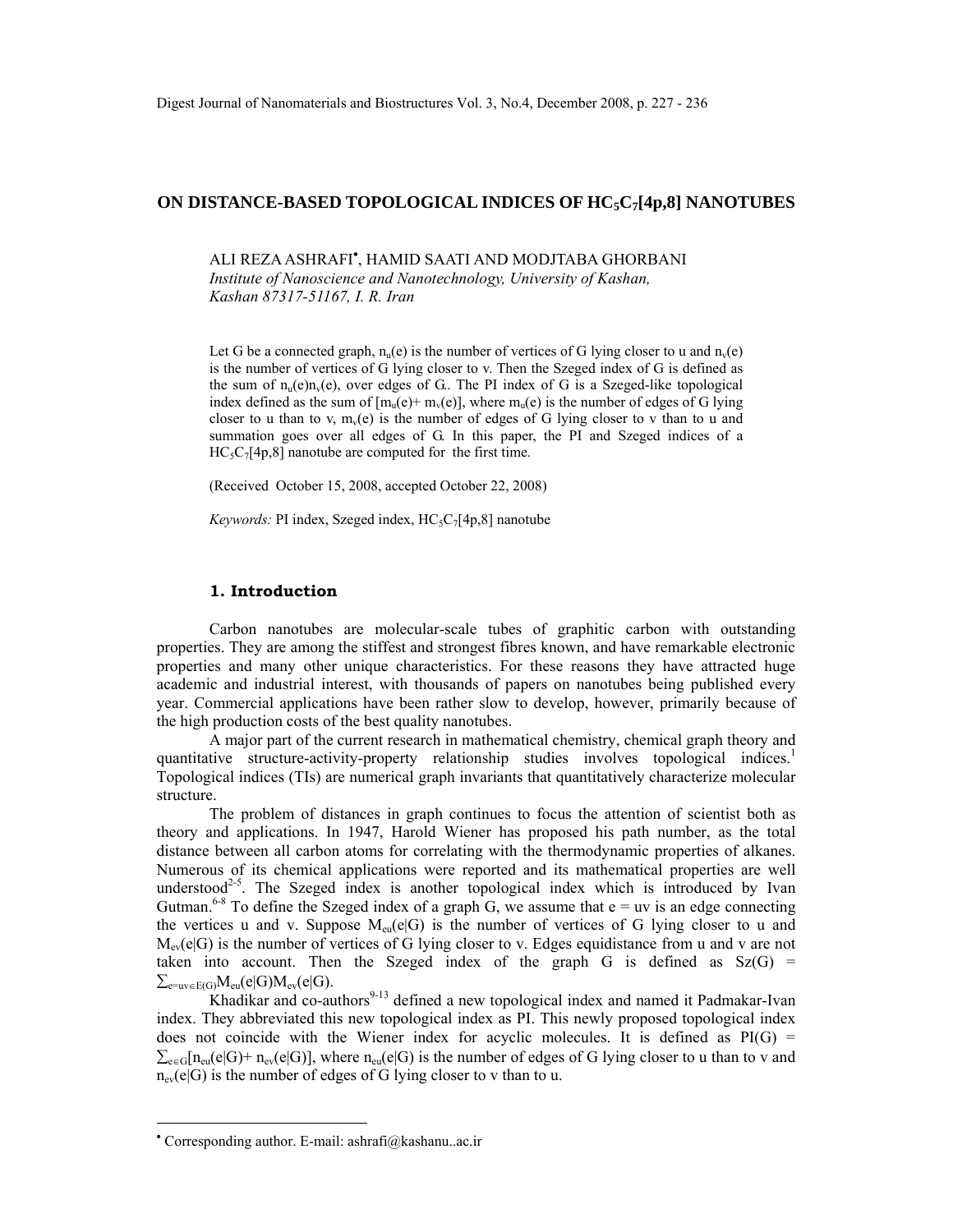The most important works on the geometric structures of nanotubes, nanotori and their topological indices was done by Diudea and his co-authors.<sup>14-20</sup> In some research papers they computed the Wiener index of some nanotubes and nanotori. One of the present authors  $(ARA)^{21-}$  $28$  computed the PI index of some nanotube and hexagonal chains. In this paper, we continue this program to compute the Szeged and PI indices of a class of  $HC_5C_7$  nanotubes. Our notation is standard and mainly taken from Cameron<sup>29</sup> and Trinajestic.<sup>30</sup>



Fig. 1. A HC<sub>5</sub>C<sub>7</sub> Nanotube.

# **2. Main results and discussion**

Hexagonal systems are defined as finite connected plane graphs with no cut-vertices, in which all interior regions are mutually congruent regular hexagons. An important class of hexagonal systems are the graph representations of benzenoid hydrocarbons. More details on this important class of molecular graphs can be found in the book of Gutman and  $Cyrin<sup>31</sup>$  and in the references cited therein.

There are several paper related to computing the Szeged and PI indices of hexagonal systems. In this section, we consider the molecular graph of a  $HC_5C_7$  nanotube which is not hexagonal. We first describe some notations which will be adhered to throughout. Let G be a simple molecular graph without directed or multiple. respectively. G is said to be connected if for every pair of vertices x and y there exists a path between x and y. In this paper we only consider connected graphs. The distance between a pair of vertices u and w of G is denoted by  $d(u, w)$ . Suppose G is a graph,  $e = xy$ ,  $f = uv \in E(G)$  and  $w \in V(G)$ . Define  $d(w,e) = Min{d(w,x)}$ ,  $d(w,y)$ . We say that e is parallel to f if  $d(x,f) = d(y,f)$ . In this case, we write e || f. This relation is not necessarily symmetric or transitive. To prove the relation of parallelism is not reflexive, we consider a subgraph of T depicted by heavy lines in Figure 3. Suppose  $e = ab$  and  $f = cd$ . Then  $e||f$ but  $b \nparallel a$ . To prove  $\parallel$  is not transitive, it is enough to consider the 2-dimensional lattice of a

polyhex nanotorus, Figure 2. e||f and f||g but e||g.



*Fig. 2. The 2-Dimensional Lattice of a Polyhex Nanotorus.*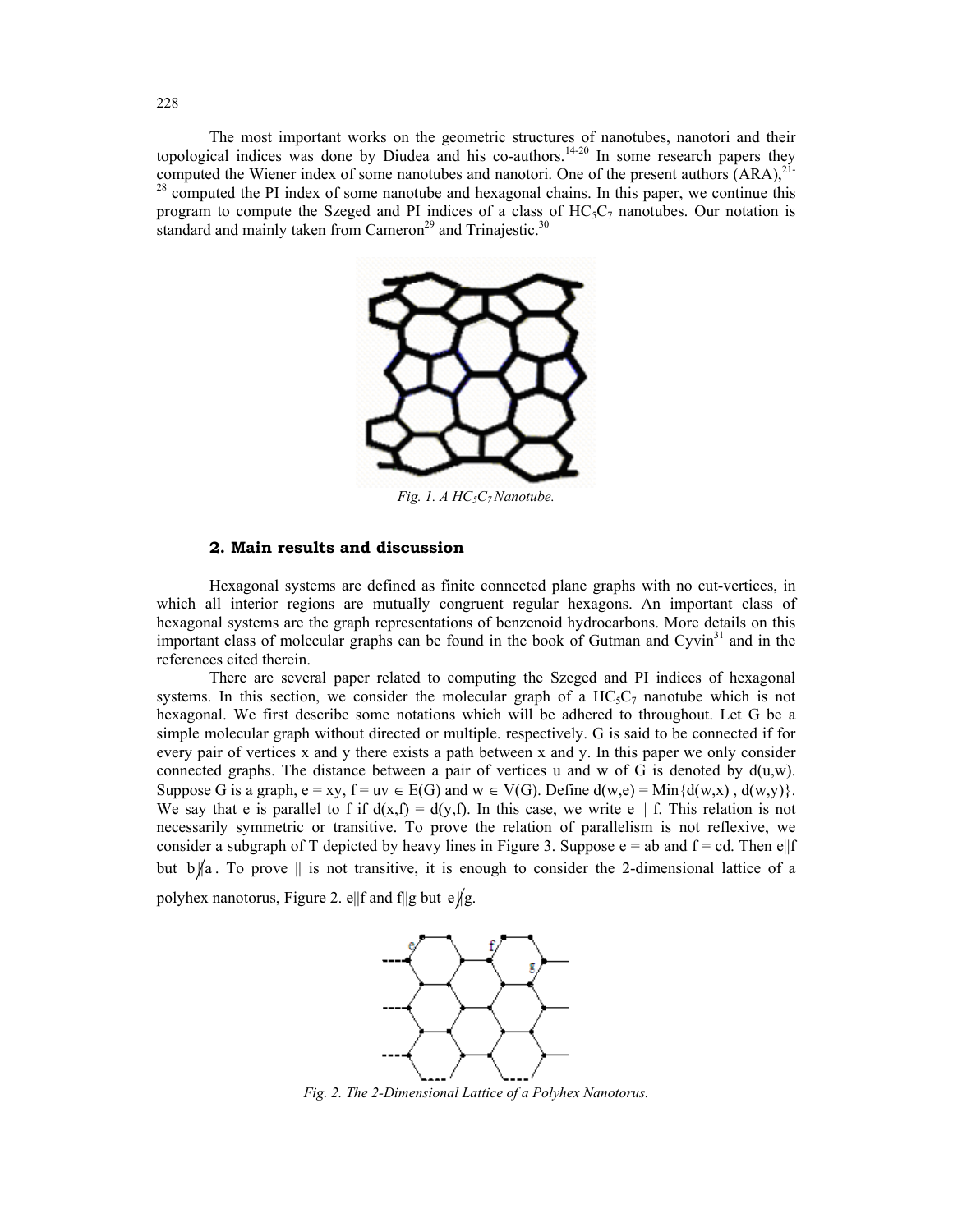In this section the Szeged and PI indices of  $T = HC_5C_7[4p,8]$  nanotube are computed, where p is the number of parts of T, Figure 3.

### *2.1. Szeged Index of HC5C7[4p,8]*

The aim of this section is computing the Szeged index of a  $HC_5C_7[4p,8]$  nanotube T. To do this, we consider thirteen separate cases for an arbitrary edge e of T, Figures 3 and 4. In Table 1, some exceptional values for the vertices codistant to those of  $O = \{\sigma, e_1, e_2, e_3, e_4, e_5, e_6, e_7, e_8, b_1,$  $b_2$ ,  $b_3$ ,  $b_4$ } are computed, see Figure 3. Suppose  $f = uv \in O$ . In Table 1, the first number of each entry is  $n_u(f)$ , the second is  $n_v(f)$  and the third is the number of codistant vertices from u and v.

| p  | e <sub>1</sub> | e <sub>2</sub> | $e_3$       | $e_4$        | e <sub>5</sub> | e <sub>6</sub> |
|----|----------------|----------------|-------------|--------------|----------------|----------------|
| 4  | 48,58,22       | 34, 67, 27     | 82,22,24    | 65,43,20     | 91,15,22       | 34,60,34       |
| 5  | 64,74,22       | 45,84,31       | 98, 30, 32  | 81,59,20     | 106,22,32      | 50,76,34       |
| 6  | 80,90,22       | 57,98,37       | 114,41,37   | 97,75,20     | 80,58,22,      | 66,92,34       |
| 7  | 96,106,22      | 71,115,38      | 130,51,43   | 113,91,20    | 137,40,47      | 82,108,34      |
| 8  | 112,122,22     | 86,130,40      | 146, 65, 45 | 129,107,20   | 154,51,51      | 98,124,34      |
| 9  | 128, 138, 22   | 102,146,40     | 162,78,48   | 145, 123, 20 | 168,63,57      | 114,140,34     |
| 10 | 144, 154, 22   | 118,162,40     | 178,94,48   | 161,139,20   | 185,77,58      | 130,156,34     |
| 11 | 160, 170, 22   | 134, 178, 40   | 194,110,48  | 177,155,20   | 200,92,60      | 146, 172, 34   |

*Table 1. Some Exceptional Values of Sz(T).* 

#### *Table 1.(Continued)*

| p                | e <sub>7</sub> | $e_8$         | $b_1$     | $\mathbf{b}_2$ | $b_3$     | $\mathbf{b}_4$ | $\sigma$   |
|------------------|----------------|---------------|-----------|----------------|-----------|----------------|------------|
| $\boldsymbol{4}$ | 60,60,8        | 53, 53, 22    | 27,59,42  | 85, 21, 22     | 3,91,34   | 59,53,16       | 42,57,29   |
| 5                | 76,76,8        | 64,64,32      | 27,67,66  | 104,27,29      | 3,107,50  | 75,69,16       | 55,72,33   |
| 6                | 92,92,8        | 72,72,48      | 27,72,93  | 120,29,43      | 3,120,69  | 91,85,16       | 68,88,36   |
|                  | 108,108,8      | 80,80,17      | 27,75,122 | 136, 35, 53    | 3,131,90  | 107,101,16     | 84,104,36  |
| 8                | 124, 124, 8    | 88,88,80      | 27,75,154 | 149, 37, 70    | 3,139,114 | 123, 117, 16   | 100,120,36 |
| 9                | 140,140,8      | 96,96,96      | 27,75,186 | 163,43,82      | 3,144,141 | 139, 133, 16   | 116,136,36 |
| 10               | 156,156,8      | 104, 104, 112 | 27,75,118 | 173,45,102     | 3,147,170 | 155,149,16     | 132,152,36 |
| -11              | 172,172,8      | 112, 112, 128 | 27,75,150 | 51,187,114     | 3,147,202 | 171,165,16     | 148,168,36 |

By calculations given in Table 1, we have the following:

*Table 2. Some Exceptional Values of Sz(T).* 

| Sz | 54 | 47       | 688 | 2864 | 4631 | 6859 | 9437 | 12560 | 62 I I | 20349 | 25054 |
|----|----|----------|-----|------|------|------|------|-------|--------|-------|-------|
| m  | ◡▵ | າດ<br>38 | -   |      |      |      |      |       |        |       |       |

One of the main results of this section is the following theorem:

**Theorem 1.** Suppose  $p \ge 12$ . Then the Szeged index of a  $HC_5C_7[4p,8]$  nanotube is as follows:

$$
Sz(T) = \begin{cases} 9536p^3 - 16512p^2 - 3988p & p \text{ is even} \\ 9536p^3 - 16384p^2 - 3508p & p \text{ is odd} \end{cases}.
$$

**Proof.** By Figure 3, there are 32 vertices between lines  $\omega$  and  $\overline{\omega}$ . On the other hand, HC<sub>5</sub>C<sub>7</sub>[4p,8] has exactly p parts similar to the region surrounded by  $\omega$  and  $\varpi$ . Thus  $|V(HC_5C_7[4p,8])| = 32p$ . We now compute the value of  $L_e = n_u(e) n_v(e)$  for an arbitrary edge e of T. Using Figure 3 and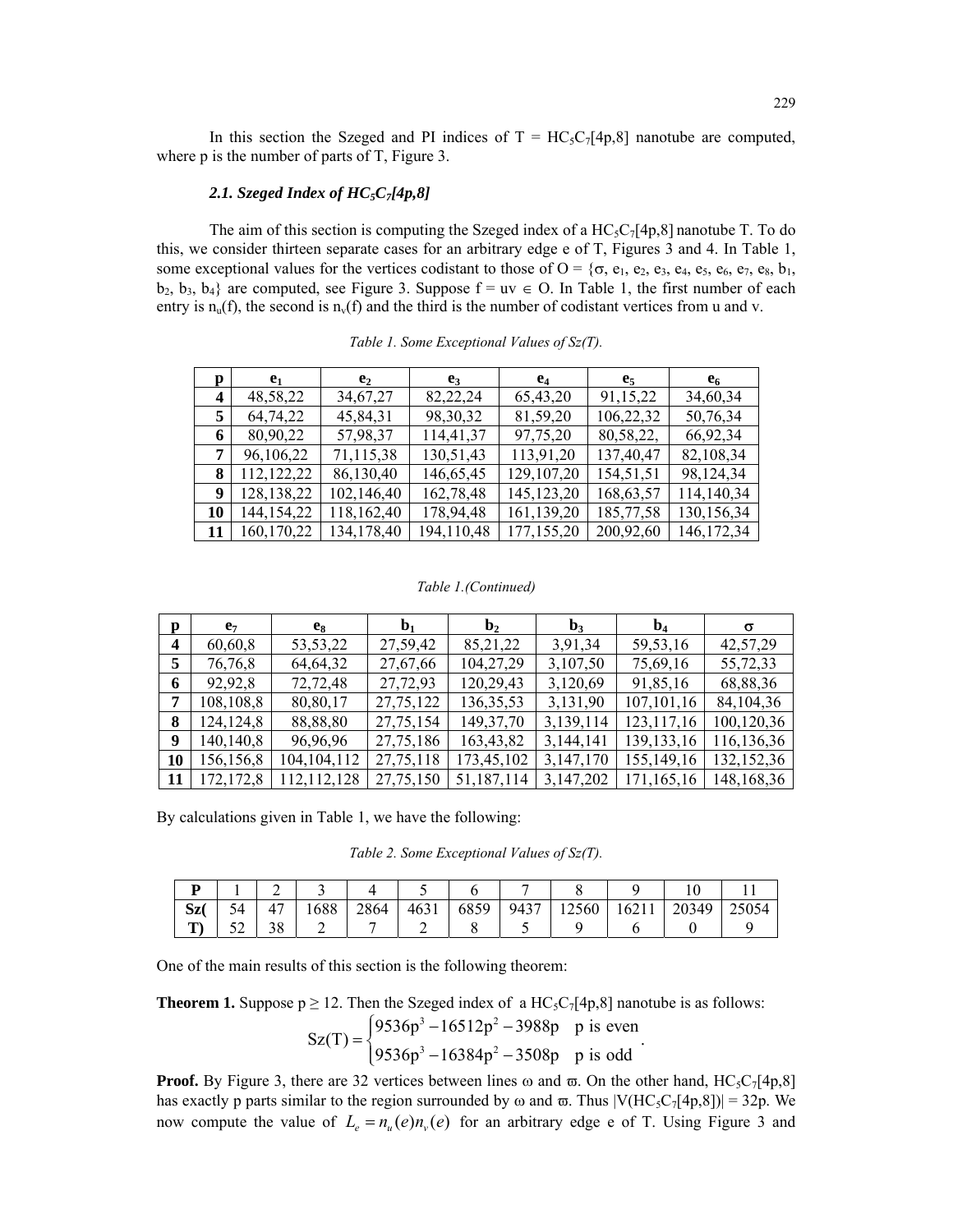symmetries of a HC<sub>5</sub>C<sub>7</sub>[4p,8] nanotube, one can see that it is enough to compute L<sub>e</sub> for  $e \in O$ . Our main proof will consider a number of separate cases as follows:

*Case 1.*  $L_{\sigma} = 256p^2 - 128p + 16$ . Suppose  $\sigma = uv$ . By Figure 4(a) there are eight vertices codistant from u and v and so  $n_u(\sigma) = n_u(\sigma) = 16p - 4$ . This implies that  $L_{\sigma} = 256 p^2 - 128 p + 16.$ 

*Case 2.* Assume that  $e_1 = uv$ , where u is the left side vertex of  $e_1$ , Figure 3. By Figure 4(b) there are 34 vertices codistant from u and v. On the other hand there are 16p − 4 vertices lying closer to u than to v and  $16p - 30$  vertices lying closer to v than to u. Thus  $L_{e_1} = 256p^2 - 34p + 120$ . A similar argument shows that  $L_{e_2} = 256p^2 - 960p + 2016$ ,  $L_{e_3} = 256p^2 - 320p - 21$ ,  $L_{e_4} = 256p^2 - 768p - 1188,$   $L_{e_5} = 256p^2 - 640p - 84,$   $L_{e_6} = 256p^2 - 352p + 96,$  $L_{e_7} = 256p^2 - 576p + 224$  and  $L_{e_8} = 256p^2 - 304p + 70$ .

| <b>Edges</b>                    | e <sub>1</sub> | e <sub>2</sub> | e <sub>3</sub> | $e_4$    |
|---------------------------------|----------------|----------------|----------------|----------|
| $n_{\scriptscriptstyle H}(e_i)$ | $16p-30$       | $16p + 24$     | $16p+1$        | $16p+18$ |
| $n_{v}(e_i)$                    | $16p-4$        | 16p-84         | $16p-21$       | 16p-66   |
| Parallel Edges                  | 34             | 60             | 20             | 48       |
| <b>Edges</b>                    | e <sub>5</sub> | e <sub>6</sub> | e <sub>7</sub> | es       |
| $n_{\mu}(e_i)$                  | 16p-42         | $16p-16$       | $16p-28$       | $16p-5$  |
| $n_{v}(e_i)$                    | $16p + 2$      | $16p-6$        | $16p-8$        | $16p-14$ |
| Parallel Edges                  | 40             | 22             | 36             | 16       |

*Table 3. The Values of*  $n_{\nu}(e_i)$  *and*  $n_{\nu}(e_i)$ ,  $1 \le i \le 8$ .

*Case 3.* Suppose  $b_1 = uv$ , where u is the upper vertex of  $b_1$ , Figure 3. By Figure 4(j) there are 32p − 150 vertices codistant from u and v. On the other hand there are 3 vertices lying closer to u than to v and 147 vertices lying closer to v than to u. Thus  $L_{b} = 141$ . If  $b_3 = xy$  then a similar argument as above shows that there are  $32p - 102$  vertices codistant from x and y, 27 vertices lying closer to x than to y and 75 vertices lying closer to y than to x. Thus  $L<sub>b</sub> = 2025$ . We now assume that  $b_4 = rs$ , Figures 3 and 4(m). Then there are  $16p - 48$  vertices codistant from r and s. Also,  $8p + 24$  vertices are closet to r and  $8p + 24$  vertices are closer to s. Hence  $L_{b_4} = 64 p^2 + 384 p + 576$ . Finally, we consider  $b_2 = cd$ . To compute  $L_{b_2}$ , we consider two cases that p is odd or even. If p is odd then there are  $16p - 62$  codistant vertices from p and q. Also, there are  $12p + 55$  vertices closer to c and  $4p + 7$  vertices closer to d. So,  $L_{b_2} = 48p^2 + 304p + 385$ . If p is even then there are 16p – 58 codistant vertices from p and q, 12p + 53 vertices closer to c and 4p + 5 vertices closer to d. This implies that  $L_{b_2} = 48p^2 + 272p + 265.$ 

Therefore,  $Sz(G) = \sum_{e=u\vee e} E(G) n_u(e) n_v(e) = 4p(L_{\sigma} + \sum_{i=1}^{8} L_{e_i} + L_{b_2}) + 2p(L_{b_1} + L_{b_3} +$  $L_{b_1}$ ) and by Cases 1-3, the theorem is proved.

## *2.2.PI Index of HC5C7[4p,8].*

In this section, the PI index of the graph  $T = HC_5C_7[4p,8]$  were computed. We assume that  $E =$ E(T) is the set of all edges of T and N(e) =  $|E| - (m_u(e) + m_v(e))$ . Then  $PI(T) = |E|^2 - \sum_{e \in E} N(e)$ . Hence to compute PI index of T, it is enough to compute the value of N(e), for an arbitrary edge of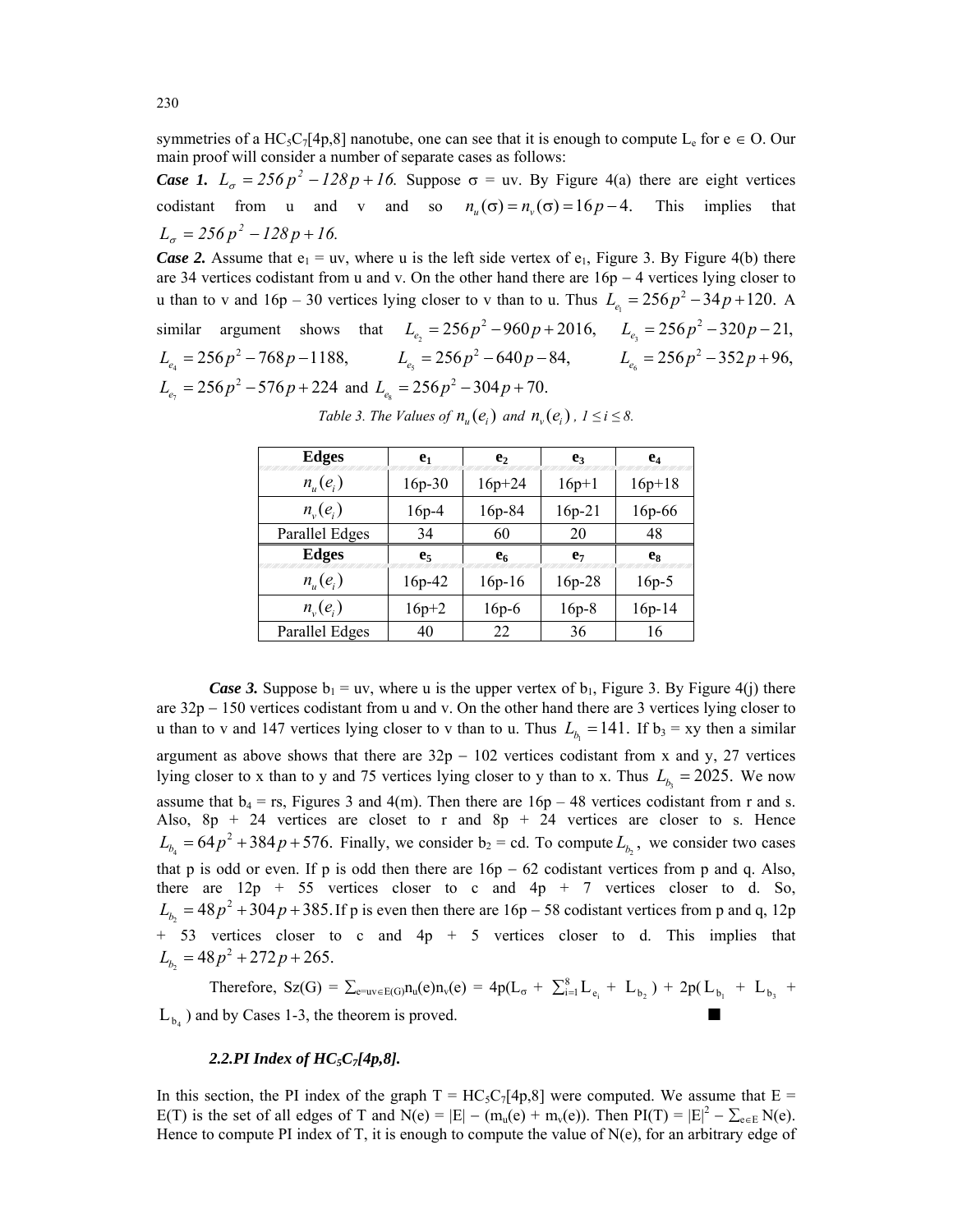T. John, Khadikar and Singh<sup>13</sup> introduced a method named "orthogonal cut" which is useful for computing PI index of bipartite graphs. This method is not work in our example, because T is not bipartite.

 In Table 4, some exceptional values for the edges parallel to those of O are computed, Figure 3. Suppose  $f = uv \in O$ . In this table, each entry denotes the number of parallel edges to those of O.

| $\mathbf{p}$ | $N(e_1)$ | $N(e_2)$ | $N(e_3)$ | $N(e_4)$ | $N(e_5)$ | $N(e_6)$ | $N(e_7)$ | $N(e_8)$ | $N(b_1)$ | $N(b_2)$ | $N(b_3)$ | $N(b_4)$ | $N(\sigma)$ |
|--------------|----------|----------|----------|----------|----------|----------|----------|----------|----------|----------|----------|----------|-------------|
| 4            | 53       | 35       | 29       | 34       | 37       | 32       | 40       | 24       | 53       | 30       | 62       | 32       | 12          |
| 5            | 52       | 49       | 29       | 45       | 49       | 32       | 48       | 24       | 71       | 45       | 98       | 50       | 12          |
| 6            | 52       | 60       | 29       | 53       | 50       | 32       | 48       | 23       | 98       | 61       | 137      | 72       | 12          |
| 7            | 52       | 68       | 28       | 60       | 56       | 32       | 51       | 23       | 128      | 80       | 179      | 94       | 12          |
| 8            | 52       | 78       | 29       | 65       | 56       | 32       | 50       | 23       | 164      | 100      | 225      | 118      | 12          |
| 9            | 51       | 81       | 28       | 67       | 57       | 32       | 51       | 23       | 203      | 123      | 271      | 140      | 12          |
| 10           | 52       | 85       | 28       | 68       | 56       | 32       | 50       | 23       | 245      | 145      | 317      | 164      | 12          |

*Table 4. The Number of Parallel Edges to Those of Edges of O.* 

By calculations given in Table 4, we have the following table:

 *Table 5. Some Exceptional Values of Sz(T).* 

| Sz(T) | 1691 | 673 | 1539<br>1 J J J | 2746 | 4301 | 6241 | 8513 | 11408 | .44<br>141 | '504 |
|-------|------|-----|-----------------|------|------|------|------|-------|------------|------|
|       |      |     |                 |      |      |      |      |       |            |      |

We are ready to prove the second main results of this section.

**Theorem 2.** The PI index of a  $HC_5C_7[4p,8]$  nanotube is computed as follows:

$$
PI(T) = \begin{cases} 1794p^{2} - 448p & p \text{ is even} \\ 1794p^{2} - 4428p & p \text{ is odd} \end{cases}.
$$

**Proof.** By Figure 3, there are 46 edges between lines  $\omega$  and  $\overline{\omega}$ . On the other hand, HC<sub>5</sub>C<sub>7</sub>[4p,8] has exactly p parts similar to the region surrounded by  $\omega$  and  $\overline{\omega}$ . Thus  $|E(HC_5C_7[4p,8])| = 46p$ . We now compute the value of  $N(e)$ , for an arbitrary edge e of T. Using Figure 3 and symmetries of a HC<sub>5</sub>C<sub>7</sub>[4p,8] nanotube, one can see that it is enough to compute N(e) for  $e \in O$ ,  $O = \{\sigma, e_1, e_2, ...,$  $e_8, b_1, ..., b_4$ . Using Figure 5(a-m) and a similar argument as Theorem 1, one can see that  $N(\sigma)$  = 12,  $N(e_1) = 51$ ,  $N(e_3) = 28$ ,  $N(e_6) = 32$ ,  $N(e_8) = 23$ ,  $N(b_1) = 46p - 215$  and  $N(b_3) = 46p - 143$ . On the other hand, c other higherd, 2<br>  $(e_2) = \begin{cases} 80 & 2 \\ 8 & 2 \end{cases}$ ⇃ the other light,  $2 \mid p$ <br> $N(e_2) = \{50, 2, 2\}$  $\begin{array}{cc} p & 2 \\ p \end{array}$ <br>  $\begin{array}{cc} p & 2 \\ p \end{array}$ <br>  $\begin{array}{cc} p & 2 \\ p & 2 \\ p \end{array}$  $\overline{a}$  $A_0$  (e<sub>8</sub>)<sub>5</sub>  $=$   $\begin{cases} 69 & 2 \mid p \\ 2 & 1 \mid p \end{cases}$ *p*  $\vec{B}$   $\vec{B}$   $\vec{C}$   $\vec{C}$   $\vec{C}$   $\vec{C}$   $\vec{C}$   $\vec{C}$   $\vec{C}$   $\vec{C}$   $\vec{C}$   $\vec{C}$   $\vec{C}$   $\vec{C}$   $\vec{C}$   $\vec{C}$   $\vec{C}$   $\vec{C}$   $\vec{C}$   $\vec{C}$   $\vec{C}$   $\vec{C}$   $\vec{C}$   $\vec{C}$   $\vec{C}$   $\vec{C}$   $\vec{C}$   $\overline{a}$  $P(\mathcal{C}_7) = \begin{cases} 56 & 2 \mid p \\ 2 & 2 \mid p \end{cases}$  $\begin{array}{l} (e_2) = \left\{ 85^0 \frac{2}{p} \right\} p \text{ ; } \\ (e_7) = \left\{ 85^0 \frac{2}{p} \right\} p \text{ ; } \\ (e_9) = \left\{ 85^0 \frac{2}{p} \right\} p \text{ ; } \\ (e_9) = \left\{ 85^0 \frac{2}{p} \right\} p \text{ ; } \\ (e_9) = \left\{ 85^0 \frac{2}{p} \right\} p \text{ ; } \\ (e_9) = \left\{ 85^0 \frac{2}{p} \right\} p \text{ ; } \\ (e_9) = \left\{ 85^0$ tŀ  $N(e_2) = \begin{cases} 86 & 2 \end{cases}$  *p p*<br> $N(e_2) = \begin{cases} 86 & 2 \end{cases}$  $p$ ;  $N(b_2) = \begin{cases} 23\cancel{p} (e_8) = \ 6\cancel{3} \\ 6\cancel{p} \end{cases}$ <br>  $p_T$  =  $|E|^2 - 2\cancel{2} \cdot p_T$   $|e_8|^2 - 2\cancel{2} \cdot p_T$  $23p_{\text{eff}}$  $N(b_2) = \frac{23}{9} \frac{23}{9} \left( \frac{23}{9} \right)^2$  $p^{(e_8)} = \begin{cases} 68 & p \ 2 & \text{if } P \leq 2 \\ 68 & p \end{cases}$ <br>  $p_{\overline{P}} = \begin{cases} 68 & p \ 2 & p \end{cases}$ <br>  $p_{\overline{P}} = \begin{cases} 68 & p \ 2 & p \end{cases}$ <br>  $p_{\overline{P}} = \begin{cases} 68 & p \ 2 & p \end{cases}$  $\sqrt{(\epsilon^3)} p =$  $p(y_0) = \frac{28}{9}$   $p^2 \frac{36}{7}$   $\frac{272}{7}$  *p* On the other hand,  $PPT = |E|^2 - \frac{23}{2}l^2 \sin^2(2\pi kT) = -2\frac{1}{2}l^2 \cos^2(2\pi kT) - \frac{1}{2}l^2 \sin^2(2\pi kT) = -\frac{1}{2}l^2 \cos^2(2\pi kT) - \frac{1}{2}l^2 \sin^2(2\pi kT)$  $2p(N(b_1) + N(b_3) + N(b_4))$ . This completes the proof.

## **A Gap Program for Computing PI and Szeged Indices of Molecular Graphs** f:=function(M) local l, ss, S, T, e, tt, dd, g, gg, ddd, gg1, g1, h, gg2, g2, uu1, v1, T1, q, h3, B3, BB, i, j, k, U1, S1, V1, a, b, ii, jj, q1, a2; l:=Length(M); ss:=0; S:=[]; T:=[]; e:=[]; tt:=0; dd:=[]; g:=[]; gg:=[]; ddd:=[]; gg1:=[]; g1:=[]; h:=[]; gg2:=[]; g2:=[]; uu1:=0; v1:=0; S1:=[]; T1:=[]; q:=0; B3:=[]; h3:=[]; BB:=[]; for i in  $[1..1]$ do for  $j$  in[ $i+1$ ...] do if  $M[i][j]=1$  then  $Add(e,[i,j])$ ; fi; od;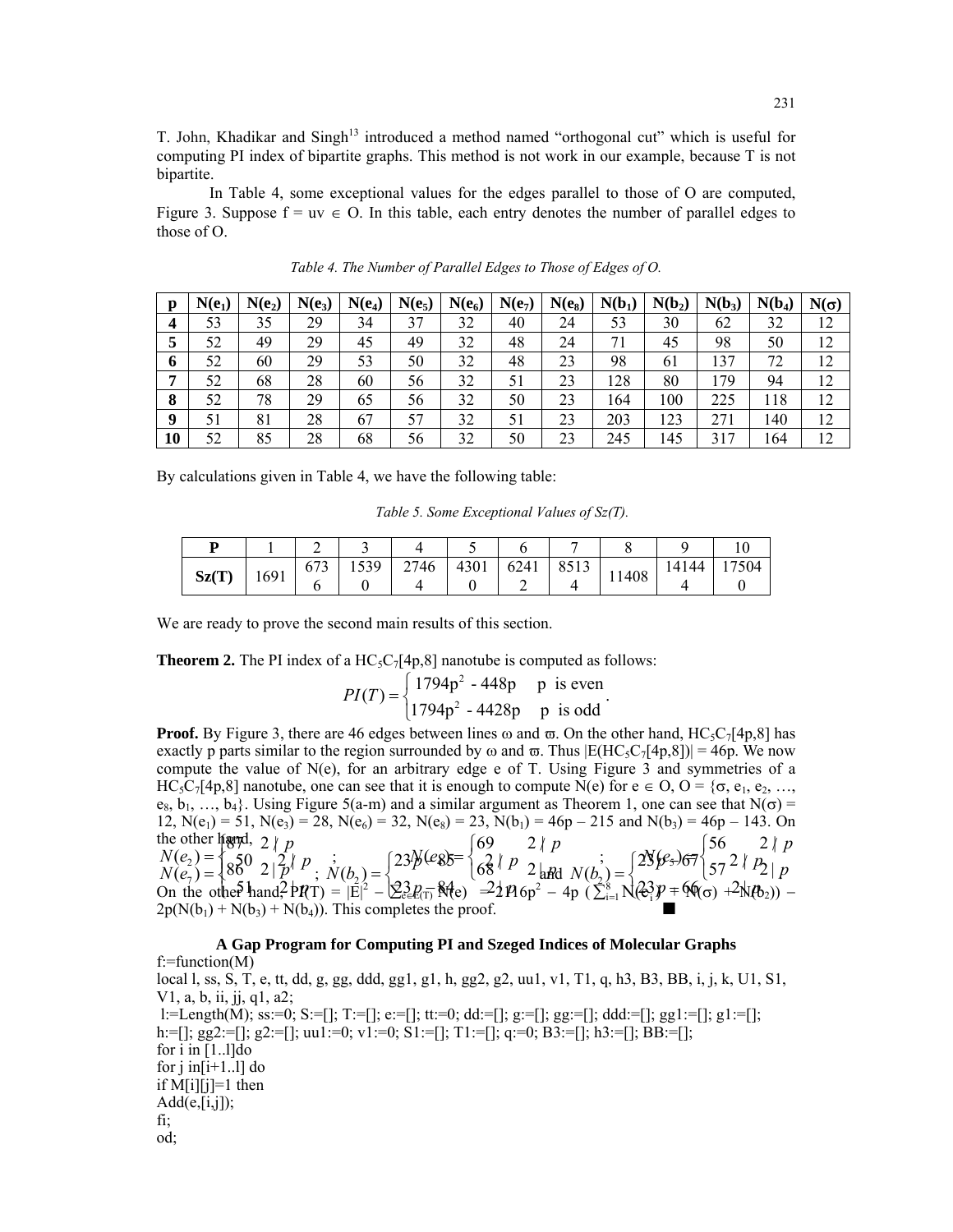od; for a in e do for  $i$  in [1...] do if  $M[a[1]][i] > M[a[2]][i]$  then AddSet(S,i); fi; if  $M[a[1]][i] < M[a[2]][i]$  then  $AddSet(T,i);$ fi; od; ss:=ss+Length(S)+Length(T);Add(dd,Length(S)+Length(T)); tt:=tt+Length(S)\*Length(T);Add(ddd,Length(S)\*Length(T));  $T:=[]$ ; $S:=[]$ ; od; Sort(dd);  $U1:=[]$ ; $V1:=[]$ ; $q1:=0$ ;  $S1:=$ []; T1:=[];  $ii:=0;jj:=0;$ for a in e do for b in e do AddSet(U1,M[a[1]][b[1]]); AddSet(U1,M[a[1]][b[2]]); AddSet(V1,M[a[2]][b[1]]); AddSet(V1,M[a[2]][b[2]]); if V1[1]<U1[1] then AddSet(T1,b); fi; if V1[1]>U1[1] then AddSet(S1,b); fi;  $U1:=[]$ ; $V1:=[]$ ; od;  $ii:=ii+Length(S1)+Length(T1);$  $ji:=ji+Length(S1)*Length(T1);$ Add(h,Length(e)-(Length(S1)+Length(T1))); S1:=[];T1:=[];q1:=q1+1; od; Sort(h); for i in dd do for j in dd do  $if \neq i$  then  $Add(g,j);$ fi; od; AddSet $(gg,g);g:=[];$ od; Sort(ddd); for i in ddd do for j in ddd do if  $j=i$  then  $Add(g1,j);$ fi; od; AddSet $(gg1,g1);g1:=[];$ od; Print("\*\*\*\*\*\*\*\*\*\*\*\*\*\*\*\*\*\*\*\*\*\*\*\*\*\*\*\*\*\*\*\*\*\*\*\*\*\*\*\*\*\*\*\*\*\*\*\*\*\*\*\*\*\*\*\*\*\*\*\*","\n");

232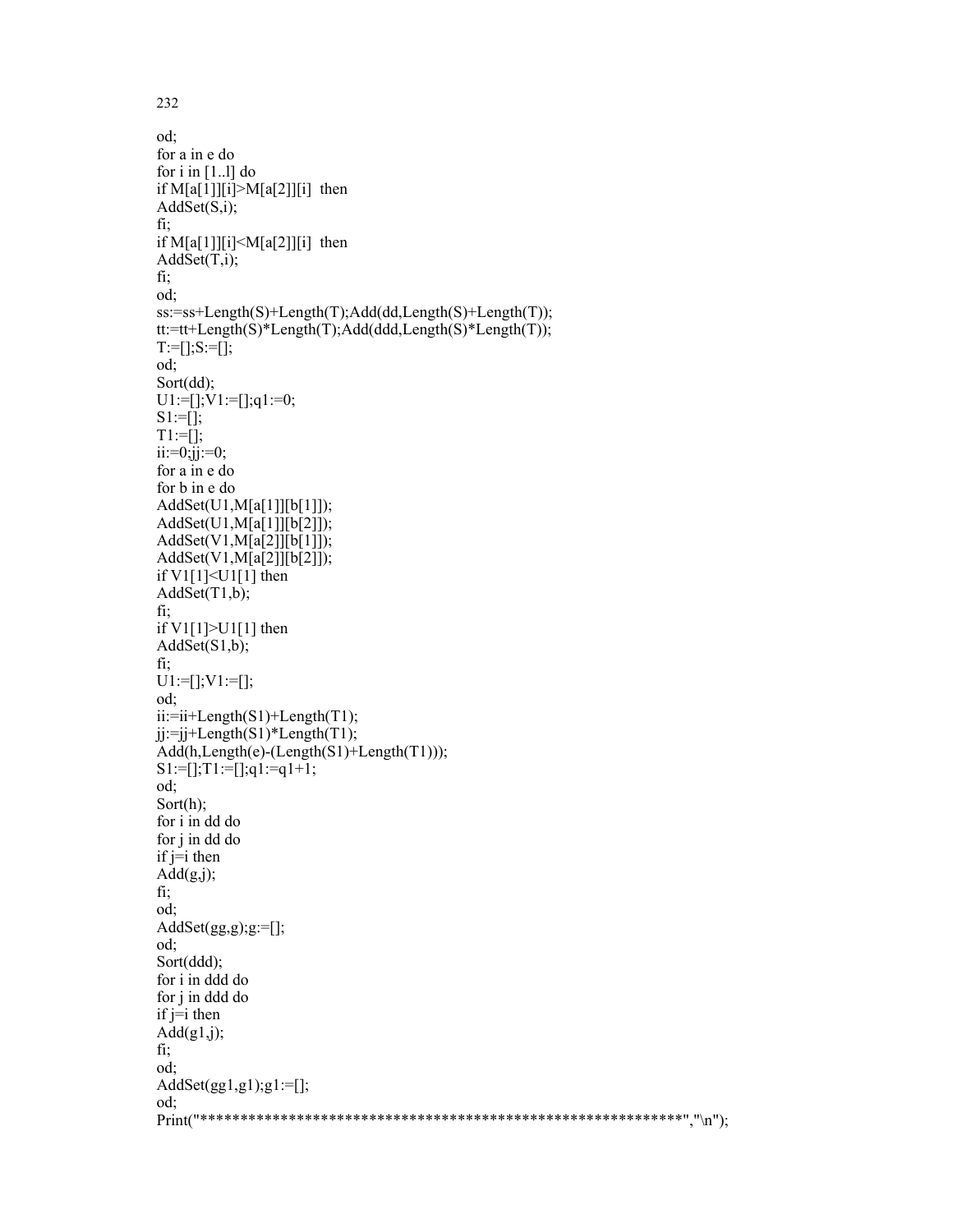```
Print("\n"); Print("Number of edges for this Graph is: ,Length(e),"\n"); Pint("\n"); Print("\n");
Print("PI Polynomial= "); 
for i in h do 
for j in h do 
if \neq i then
Add(g2,j);
fi; 
od; 
AddSet(gg2,g2);g2:=[]; 
od; 
for i in [1..Length(gg2)-1] do 
Print(Length(gg2[i]),"x^");Print(Length(e)-gg2[i][1]);Print("+"); 
uu1:=uu1+Length(gg2[i])*(Length(e)-gg2[i][1]);od; 
a2:=Length(gg2);Print(Length(gg2[a2]),"x^"); Print(Length(e)-gg2[a2][1],"\n"); Print("\n");Print("\n");
Print("Szeged Index=",tt,"\n"); Print("\n"); Print("\n");
Print(" PI Index is= ",ii,"\n"); Print("\n");
Print("\n");<br>Print("****
              Print("**********************************************************","\n"); 
return; 
end;
```
To compute the PI and Szeged indices of molecular graphs, we first draw it by HeperChem.<sup>32</sup> Then we apply TopoCluj software of Diudea and his team<sup>33</sup> to compute adjacency and distance matrices of the molecular graph under consideration. We now upload A and D in our GAP program<sup>34</sup> to compute the PI and Szeged indices of a molecular graph. Using this program we obtain eleven exceptional cases that  $1 \le p \le 11$ . Our method can be applied to compute the PI and Szeged indices of nanotubes and tori presented by Diudea and his co-authors.<sup>13-20,35,36</sup>

### **Acknowledgement**

This research was in part supported by a grant from the Center of Excellence of Algebraic Methods and Applications of Isfahan University of Technology.



*Fig. 3.The 2-Dimensional Lattice of HC<sub>5</sub>C<sub>7</sub>[16,8] nanotube.*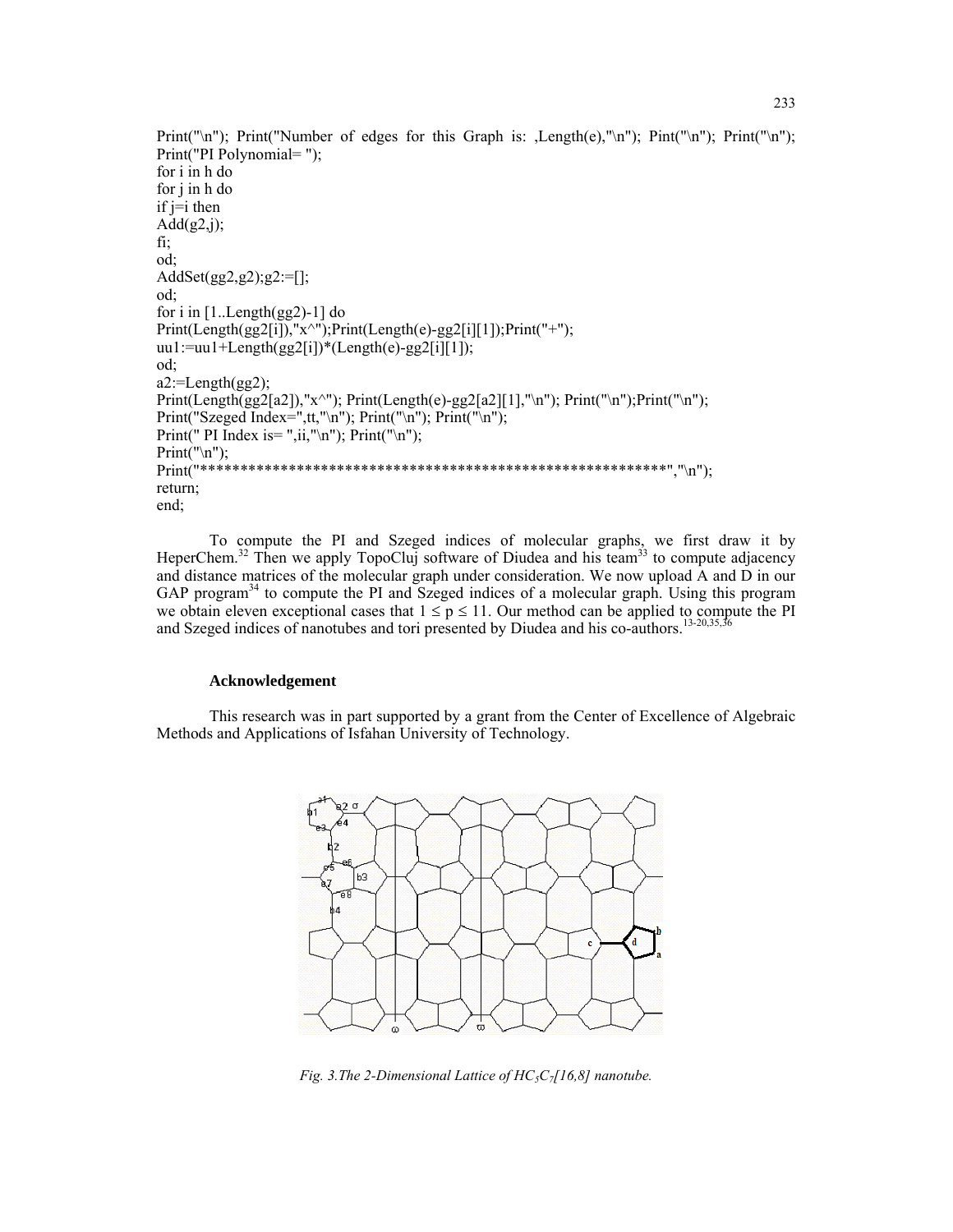

*Fig. 4. Thirteen Cases of Codistant Vertices of an Edge in a HC<sub>5</sub>C<sub>7</sub> Nanotube.*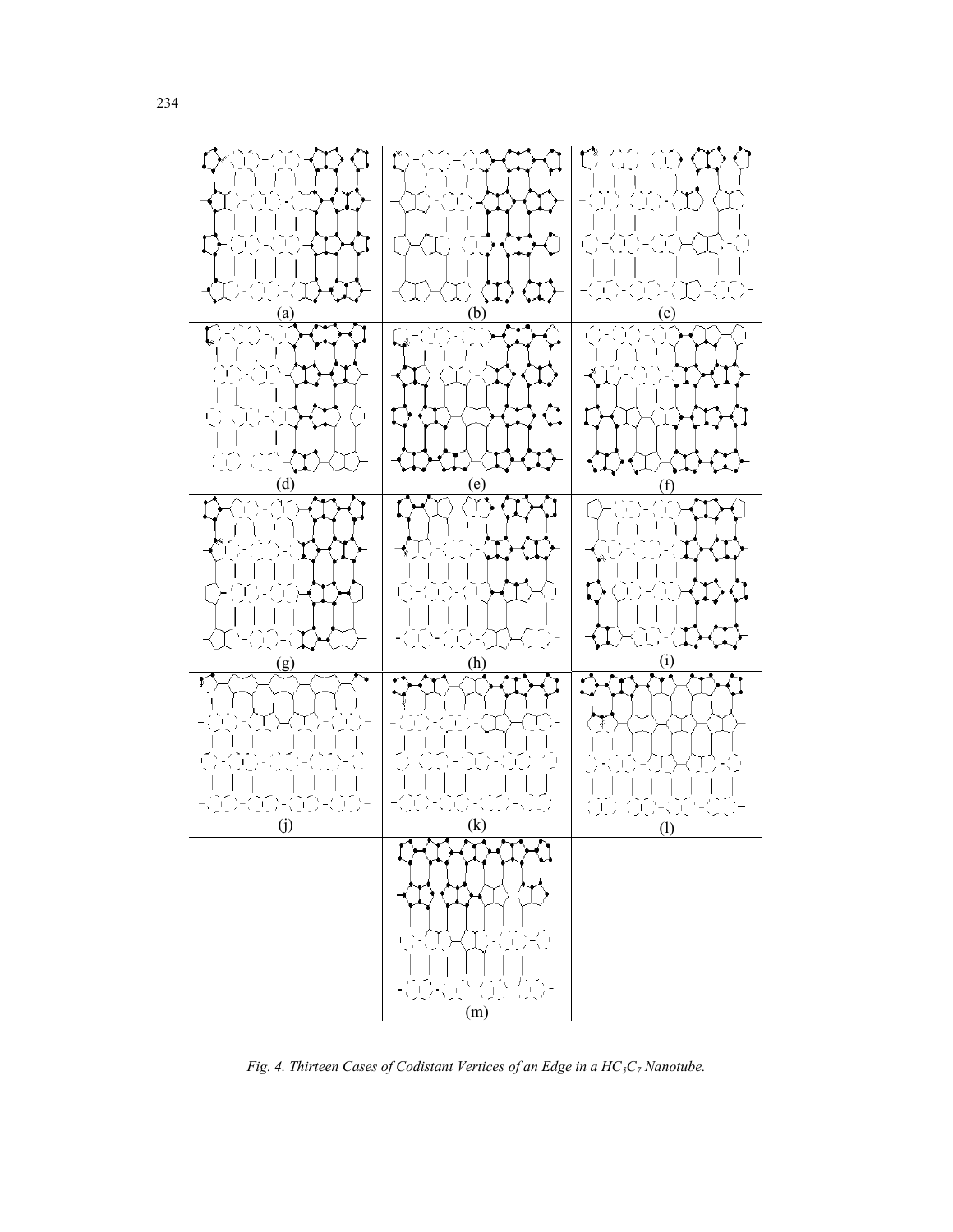

*Fig. 5. Thirteen Separate Cases of Parallel Edges in a HC5C7 Nanotube.*